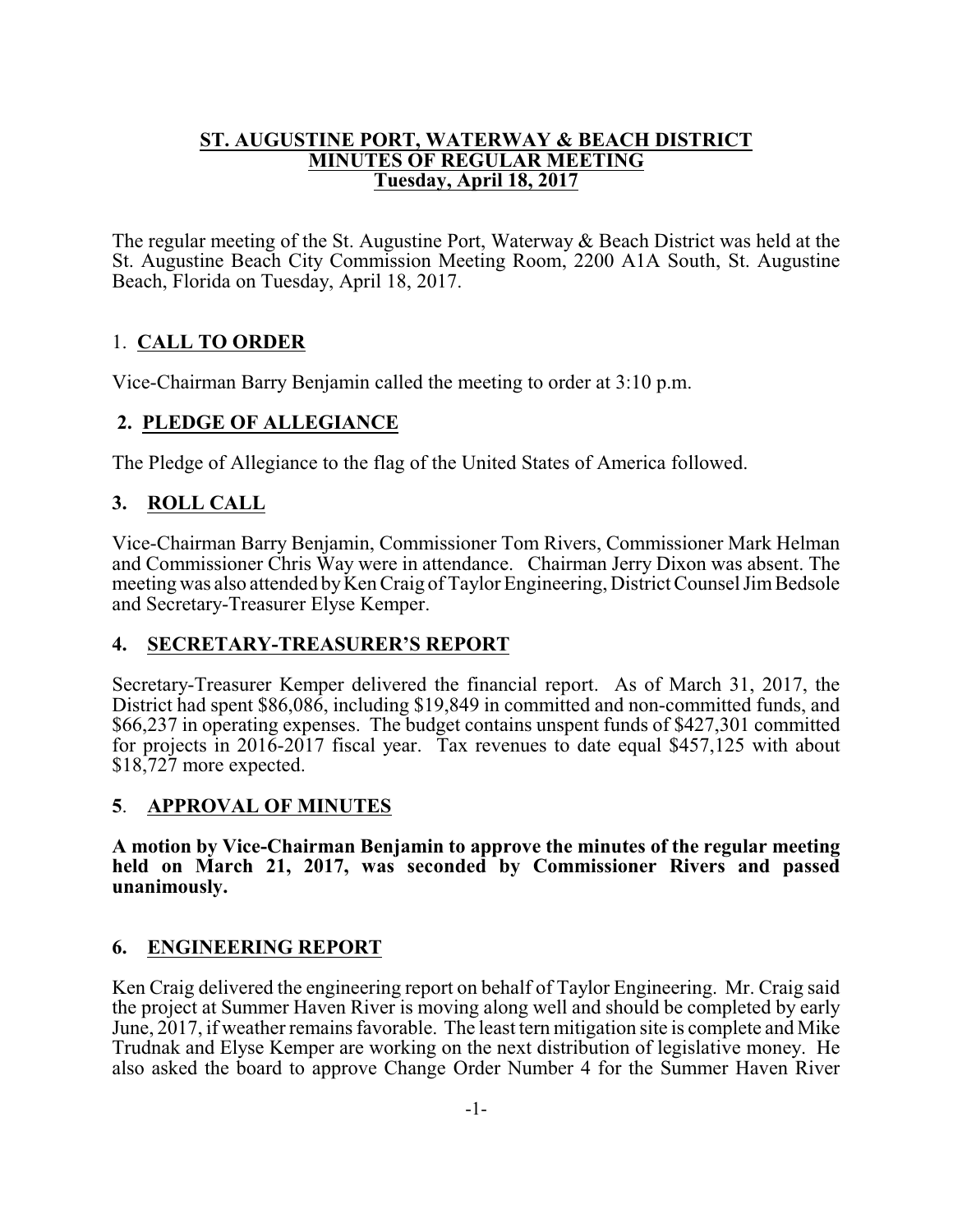project which would extend the completion date to June 2, 2017, and provide \$35,550 for the additional earthwork needed at the least tern mitigation site.

#### **A motion by Vice-Chairman Benjamin to approve Change Order Number 4 for the addition of \$35,550 to the contract price and extending the closing date of the Summer Haven River restoration project to June 2, 2017, was seconded by Commissioner Way and unanimously passed.**

In response to questions from Commissioner Helman, Mr. Craig said the Naval Academy students who recently visited St. Augustine had collected valuable bathymetric data about Matanzas Bay which Taylor intends to use. He said he would review the data as it relates to using Matanzas Bay as a source for future beach renourishment sand and give the board a report next month.

#### 7. **OLD BUSINESS : NONE**

#### **8. NEW BUSINESS:**

#### **A. Lift Funding Request City Marina**

Corporal Josh Underwood, St. Johns County Sheriff's Office, said his organization needs a boat lift for their patrol vessel docked at the City Marina. He described a lift which floats and is portable and can be moved to safety in the event of bad weather. The lift floats but is submerged to accept a vessel, then refloats to lift the vessel out of the water. He said this style of lift is also valuable because the dry-dock capability improves the agency's ability to maintain the vessel. The cost of the unit is \$39,775.00 installed, which St. Johns County Sheriff's Office is requesting from the District. In response to questions from the board, Corporal Underwood said the lift is needed because of the failure of the multiple-agency boatlift previously planned for the Vilano Boat Ramp. Commissioner Way volunteered to research a less expensive alternative lift. Vice-Chairman Benjamin then tabled the request until the next meeting pending more information on pricing.

Later in the meeting, Jim Piggott, Director of the General Services for the City of St. Augustine, addressed the board regarding the boat lift request and suggested that, if the board intended to fund the purchase of a lift but perhaps an alternative style, commissioners approve the purchase price of this lift with the caveat that research will be done to determine if an alternative is available for less. Vice-Chairman Benjamin said he would not be opposed to reconsidering the request. Commissioner Helman questioned Ms. Kemper about this year's budget. She said expected expenditures already exceed expected revenue for the year. A discussion followed regarding the use of reserve funds and the District's responsibility as sponsor of St. Augustine Inlet and its commitment to maintaining the navigation channels in Salt Run and the San Sebastian River.

Commissioner Way said the reserve may be larger than is actually required for emergency maintenance purposes. He said the board should set a target for the reserve and cease spending each year when the reserve is reached. Commissioner Helman asked Mr. Craig to research the amount of funds foreseeably required for an emergency such as storm damage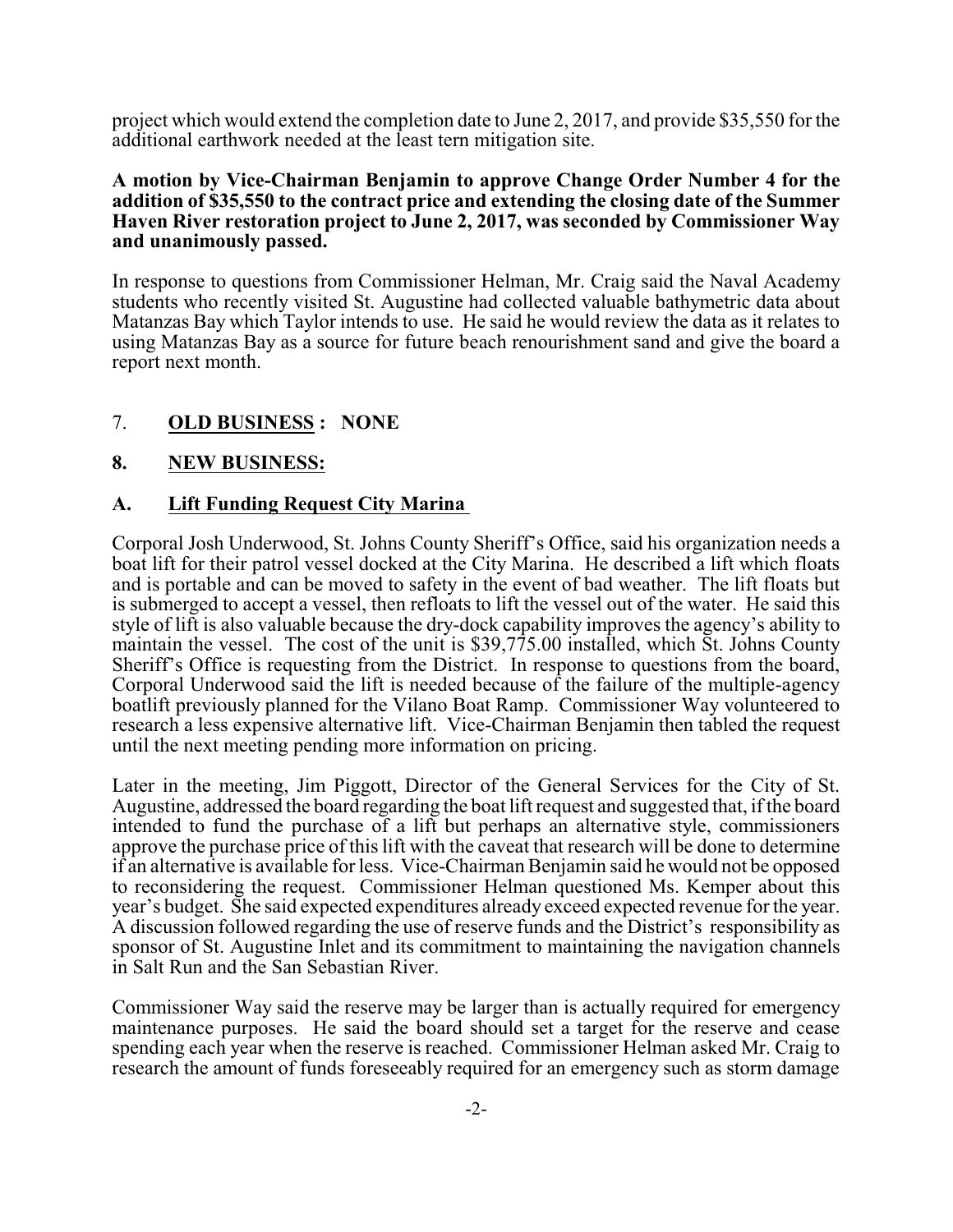to the inlet, Salt Run or the San Sebastian River. Mr. Craig said many agencies have emergency plans in addition to emergency funds, and that he would present the board with a survey of those as a comparison for the board's use in determining an adequate reserve.

Commissioner Rivers said the cost of emergency dredging and breach repairs such as those caused by Hurricane Matthew are so expensive the District's reserve seems far too small. He reported he recently spoke with the St. Johns County legislative delegation and believes nothing will happen this year on the issue of making the District a county-wide taxing authority. Vice-Chairman Benjamin said he was in favor of buying the boatlift because of the need for rapid response on local waterways and the failure of the Vilano Boat Ramp lift project.

**A motion by Vice-Chairman Benjamin to approve the request by St. Johns County Sheriff's Office for a floating-style boat lift for the City Marina with a maximum price of \$39,744.21 was seconded by Commissioner Rivers. Commissioner Way will research alternative brands and pricing to finalize the purchase price. The motion was unanimously approved in a roll-call vote.**

### **9. GOVERNMENT REPRESENTATIVE COMMENTS:**

St. Johns County FIND Commissioner Carl Blow reported Find's maintenance dredging of the Intracoastal Waterway at Matanzas Inlet is complete. More than 430,000 cubic yards of sand were placed on the beach between Summer Haven and Marineland. The dredge has been moved to St. Augustine Inlet to begin work there. According the Corps of Engineers, only 35,000 cubic yards ofsand will be available from the inlet's federal navigation channel. Together with sand taken from the Intracoastal Waterway, a total of about 200,000 cubic yards will be placed on the beach north of the inlet. Less sand than previously projected is available from the inlet because of time limits on the contractor and the dredge boat's design, which will not allow dredging on the seaward side of the inlet. Mr. Blow added the Corps is also planning to examine the jetty at the St. Augustine Inlet to determine if it is possible to make the jetty more resistant to sand leakage.

Jim Piggott, Director of General Services for the City of St. Augustine, responded to questions byCommissioner Rivers regarding rules for anchoring boats near boat ramps. Mr. Piggott said anchored boats are required to be at least 100 feet from the mooring field but that there is no required clearance from boat ramps as long as access is not blocked. He said statewide rules recently proposed by FWC will prohibit anchoring within 150 feet of a boat ramp. Dredging of the Dolphin Drive basin will begin May 1, 2017, then move to Salt Run, and then to the city seawall July 5 through 15, 2017.

Corporal Josh Underwood said the Sheriff's Office Marine Unit spent 144 man-hours on the water last month and issued 14 warnings and citations, assisted in five marine emergencies, discovered a new derelict vessel, and investigated several burglaries of vessels. In the coming month, SJSO will be conducting marine sanitation device testing. Sgt. Keith Oke, SJSO, added that having a full-time presence on the water allows officers to obtain important information to combat crimes on boats, such as the recent burglaries.